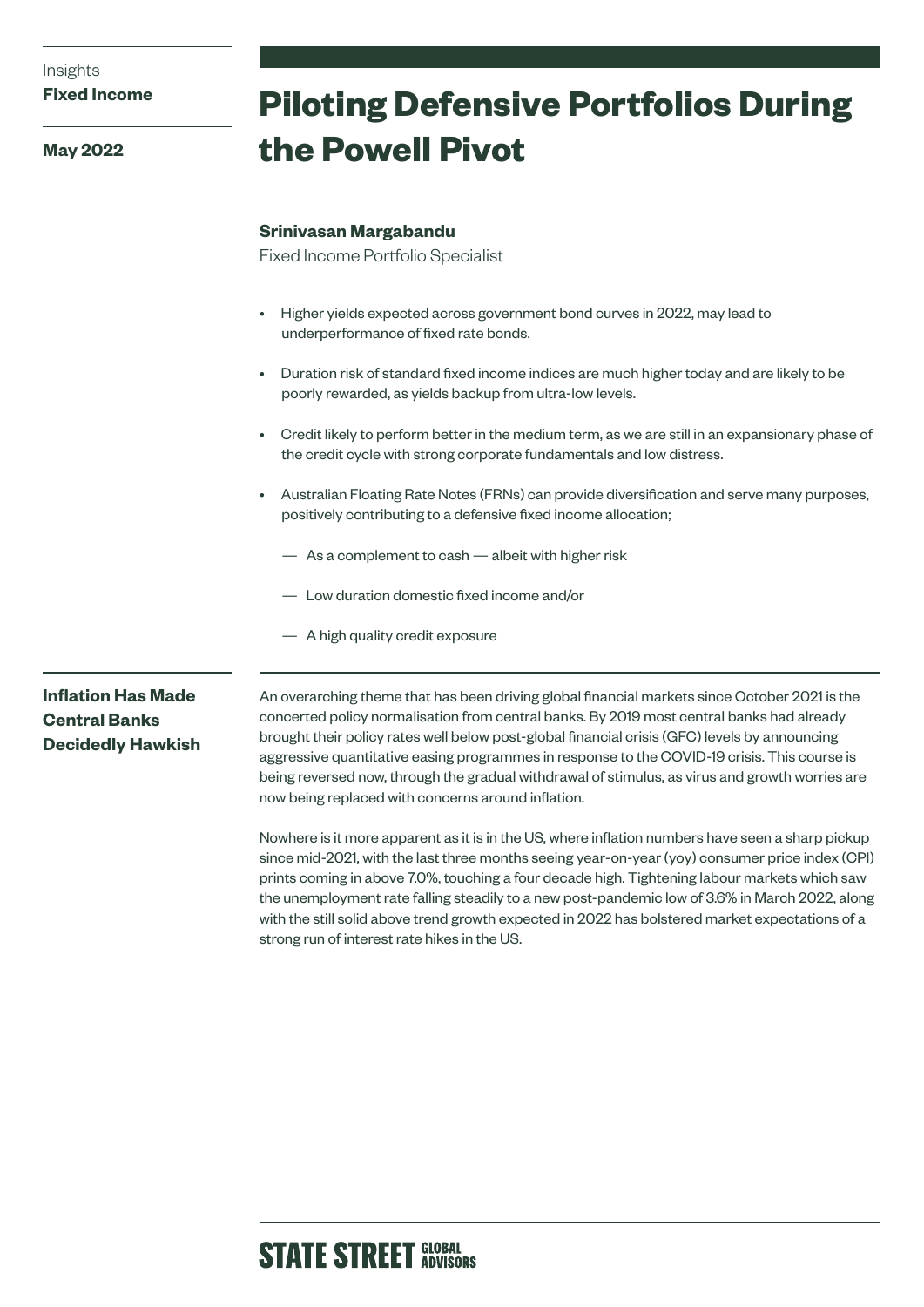A similar theme of inflation proving much more stubborn and widespread than central banks initially predicted, due to demand and supply issues along with tight labour markets, is being observed in other developed markets. With both the Euro area and the UK facing multi-decade price pressures, and markets pricing in material policy adjustments from the timeline projected just a few months ago (Figure 1). While the recent Russia-Ukraine risks have undermined the argument for aggressive, front-loaded hikes, global economies are facing inflation pressures that seemed a thing of the past, and monetary policy needs to adjust to this new reality.

#### Figure 1a

**Markets Are Pricing in a Sharp Move Upwards in Policy Rates in Response to a Surge in Realised Inflation and Inflation Expectations** 2022 YOY Inflation Expectations (%)

1 Year Back 6 Months Back **Now** 10 Year Average (%)

Market Implied 1Y Policy Rate Move (%)

Federal Reserve (Fed) European Central Bank (ECB) Bank of Engalnd (BOE) Reserve Bank of Australia (RBA)

Figure 1b

Ē



Source: Bloomberg Finance L.P., as of 5 April 2022. The above expectations are based upon estimates and reflect subjective judgements and assumptions. There can be no assurance that developments will transpire as forecasted and that the expectations are accurate.



Source: Bloomberg Finance L.P., as of 5 April 2022.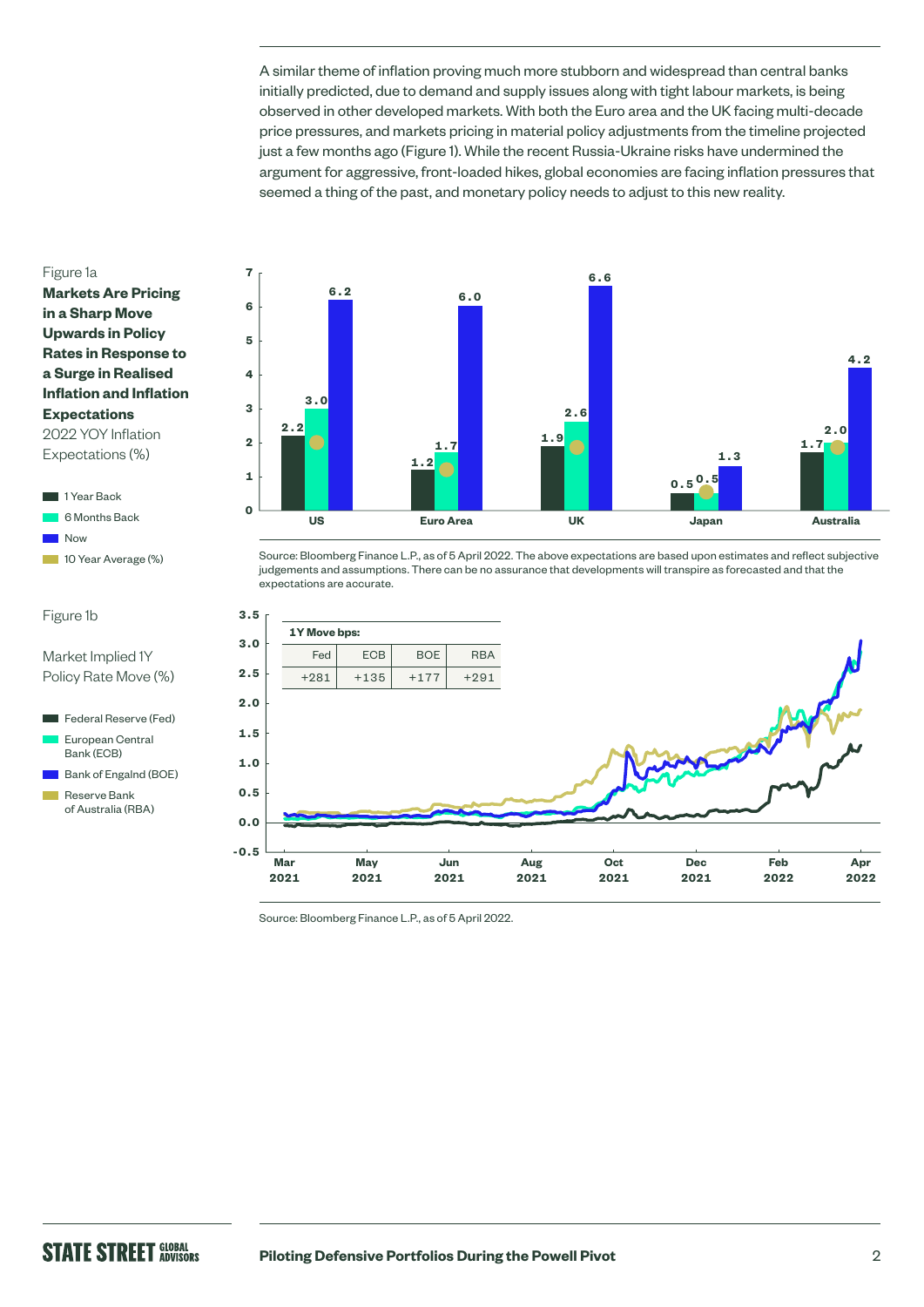## **The Australian Perspective**

The Reserve Bank of Australia (RBA) had been among the more dovish developed market central banks till as recently as April, but took a hawkish pivot quickly, with a bigger-thanexpected rate hike in the middle of an election campaign. On the 3 May 2022 the central bank lifted its cash rate target from the record low of 0.1% to a more than expected to 0.35%, and signaled more rises to come.

It acknowledged that inflation has picked up significantly and by more than expected, with headline inflation coming in at 5.1% and underlying inflation at 3.7% (over the year to the March quarter), the highest levels in more than two decades. The Bank's business liaison also suggested that wages growth has been picking up, in a tight labour market, with the unemployment rate declining over recent months to 4% and labour force participation increasing to a record high.

Cash rate futures markets are pricing in an even more steeper hiking path than before, and signal the RBA will raise to 3% by year's end (see Figure 2a). That's again well ahead of a central bank's cash rate forecasts.



Source: Bloomberg Finance L.P., as of 4 May 2022. The above expectations are based upon estimates and reflect subjective judgements and assumptions. There can be no assurance that developments will transpire as forecasted and that the expectations are accurate.



Source: Bloomberg Finance L.P., as of 5 April 2022.



**Number of Hikes/Cuts** Priced in by Overnight Index Swap (OIS) Markets (RHS)

Implied Policy Rate (%)

#### Figure 2b

## A Sharp Uptick in Government Bond Yields Seems to be on the Cards

- 3 Year Australian **Comonwealth** Government Bonds (ACGB) Spot (%) 1y3y Interest Rate Swap (IRS) (%)
- $2y3y$  IRS  $(\%)$
- Breakeven Inflation (%)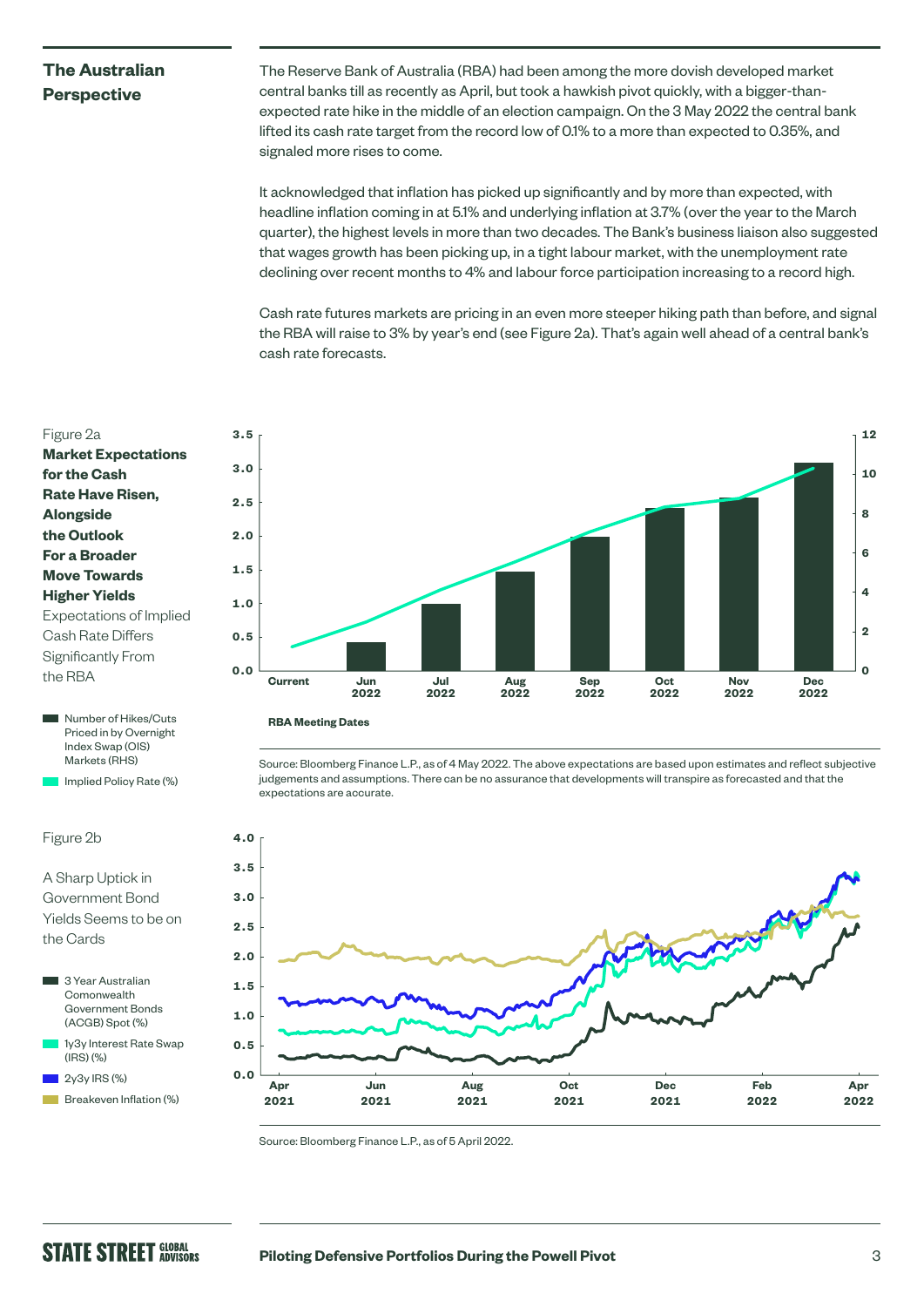# **Shifting Portfolio Risk Away From Interest Rate Sensitivity**

Overall this ongoing policy pivot across the world has resulted in an uptick in volatility as well as underperformance of global fixed income markets as these markets are more exposed to duration risk since the Fed's shift in approach in October 2021. This is coming at a time where investors are more exposed to interest rate risk than ever, with the duration of many bond indices at their highest levels in history which is best shown in Figure 3. Supply technicals are also turning negative for government bonds globally, as central banks end pandemic-era asset purchases. This holds true for Australia as well, with the removal of A\$4 billion of bond purchases a week from the RBA which is a price insensitive buyer and holds ~35% of outstanding Australian Commonwealth Government Bonds (ACGBs).1 This QE purchasing activity has helped depress term premia and stimulate credit.

While the ongoing events in Ukraine have created broad risk aversion in financial markets and a slight reassessment of hiking trajectories, these risks have not derailed the more dominant narrative of tightening labour markets and above trend growth supporting higher yields over the medium term. Higher energy and commodity prices after this event implies significantly higher inflation profiles for 2022. The longer term consequence of this war and related sanctions will also likely be inflationary. This shift increases the need for investors to reallocate their fixed income portfolios, and we see more investors take advantage of current market dynamics to decrease exposure to long duration, lower yielding assets and increase exposure to shorter duration to diversify sources of return.

|                                               | <b>Interest Rate Duration (yrs)</b> |     |                    |     |                 |     |  |
|-----------------------------------------------|-------------------------------------|-----|--------------------|-----|-----------------|-----|--|
| <b>Asset Class</b>                            | 10 Years Ago                        |     | <b>5 Years Ago</b> |     | <b>Mar 2022</b> |     |  |
| Global Treasuries                             |                                     | 6.8 |                    | 7.9 |                 | 8.3 |  |
| Global Aggregate                              |                                     | 5.9 |                    | 7.0 |                 | 7.3 |  |
| Global Investment Grade (IG) Corporates       |                                     | 5.8 |                    | 6.6 |                 | 7.0 |  |
| Global High Yield (HY) Corporates             |                                     | 4.1 |                    | 3.9 |                 | 3.8 |  |
| <b>US Senior Loans</b>                        |                                     | 0.3 |                    | 0.3 |                 | 0.3 |  |
| Emerging Markets (EM) Hard Currency Aggregate |                                     | 6.4 |                    | 5.7 |                 | 6.8 |  |
| US Mortgage Backed Securities (MBS)           |                                     | 3.3 |                    | 5.0 |                 | 5.2 |  |
| Australia Government                          |                                     | 4.1 |                    | 5.3 |                 | 5.9 |  |
| Australia Credit                              |                                     | 2.4 |                    | 3.4 |                 | 3.6 |  |
| Australia Composite                           |                                     | 3.7 |                    | 4.9 |                 | 5.5 |  |
| Australia Floating Rate Notes (FRN)           |                                     | 0.1 |                    | 0.1 |                 | 0.1 |  |

Source: Bloomberg Finance L.P., JPM, Credit Suisse as of 31 March 2022.

# **Standard Fixed Income Indices Now Have Much**

Figure 3

**Higher Interest Rate Exposure, and Thus Vulnerable to a Pullback in Yields From Low Levels**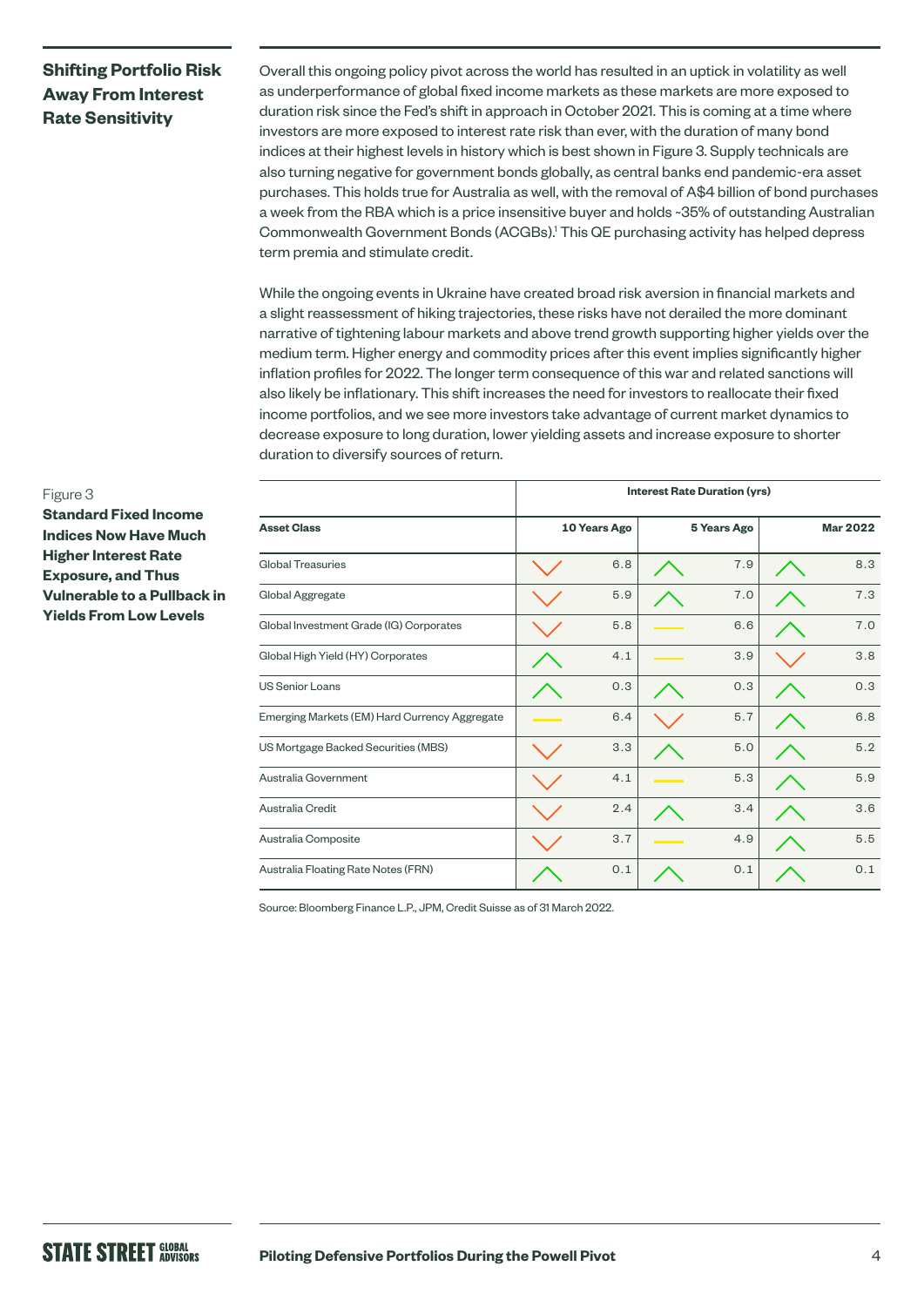## **Risks Across Common Fixed Income Sectors**

Fixed income portfolios are exposed to two main types of risks — interest rate risk which is often referred to as duration risk and credit risk. These should be considered together when evaluating their combined impact on total returns for each fixed income sub-asset classes (Figure 4).

Typically these two risks are negatively correlated, but this relationship may see a short-term breakdown, as we have witnessed over the last year, in response to exogeneous events changing the course of a credit/economic cycle, periods of sudden risk-off sentiment and investor expectations of stagflation (Figure 5).

#### Figure 4

**Split of Risks Across Common Fixed Income Sectors, Sorted by Descending Order of Interest Rate Risk** 

|                                                                       | <b>FI Sub Asset Class</b>         | <b>Interest Rate</b><br><b>Risk Measure,</b><br>Duration (yrs) | <b>Spread</b><br>Duration (yrs) | <b>Credit Risk</b><br>Measure,<br><b>Duration</b><br><b>Times Spread</b> | Yield (%) |
|-----------------------------------------------------------------------|-----------------------------------|----------------------------------------------------------------|---------------------------------|--------------------------------------------------------------------------|-----------|
| High Interest<br>Rate Risk, Low<br><b>Credit Risk</b>                 | <b>Global Treasuries</b>          | 8.2                                                            | 8.2                             | 1.1                                                                      | 1.7       |
|                                                                       | Global Aggregate                  | 7.3                                                            | 7.3                             | 3.0                                                                      | 2.3       |
|                                                                       | Global IG Corporates              | 7.0                                                            | 7.0                             | 8.4                                                                      | 3.2       |
| Medium<br>Interest Rate Risk.<br>Medium to High<br><b>Credit Risk</b> | <b>EM Hard Currency Aggregate</b> | 6.5                                                            | 6.5                             | 19.4                                                                     | 5.3       |
|                                                                       | Australia Government              | 5.9                                                            | 5.9                             | 0.4                                                                      | 2.6       |
|                                                                       | Australia Composite               | 5.5                                                            | 5.5                             | 1.1                                                                      | 2.7       |
|                                                                       | US MBS                            | 5.4                                                            | 5.6                             | 1.3                                                                      | 3.2       |
|                                                                       | Global HY Corporates              | 3.8                                                            | 3.6                             | 12.9                                                                     | 6.0       |
|                                                                       | Australia Credit                  | 3.7                                                            | 3.6                             | 3.9                                                                      | 3.3       |
| Low Interest Rate<br>Risk, Medium to<br>High Credit Risk              | <b>US Senior Loans</b>            | 0.3                                                            | 3.6                             | 16.3                                                                     | 5.5       |
|                                                                       | Australia FRN                     | 0.1                                                            | 1.9                             | 4.0                                                                      | 2.4       |

Source: Bloomberg, JPM, Credit Suisse as of 5 April 2022. Please refer to Glossary for explanation of how to read the measures of risk in the table above.



**The Relationships Between the Risk Free Rate and Credit Spreads is Typically Negative. Though This Can Breakdown During Extremes from Time to Time** 3 Month Rolling Correlations based on Weekly changes of 5 Year US Treasury Yields and High Yield Option Adjusted Spreads

3 Month Rolling Correlations **Average** 



Source: Bloomberg Finance L.P., as of 1 April 2022.

When making fixed income asset allocation decisions, the starting yield and time horizon of investment is an important predictor of expected future returns (Figure 6). High initial yields often provide a cushion for an adverse path of rates in the future, and longer time horizons increase the contribution of income to total returns.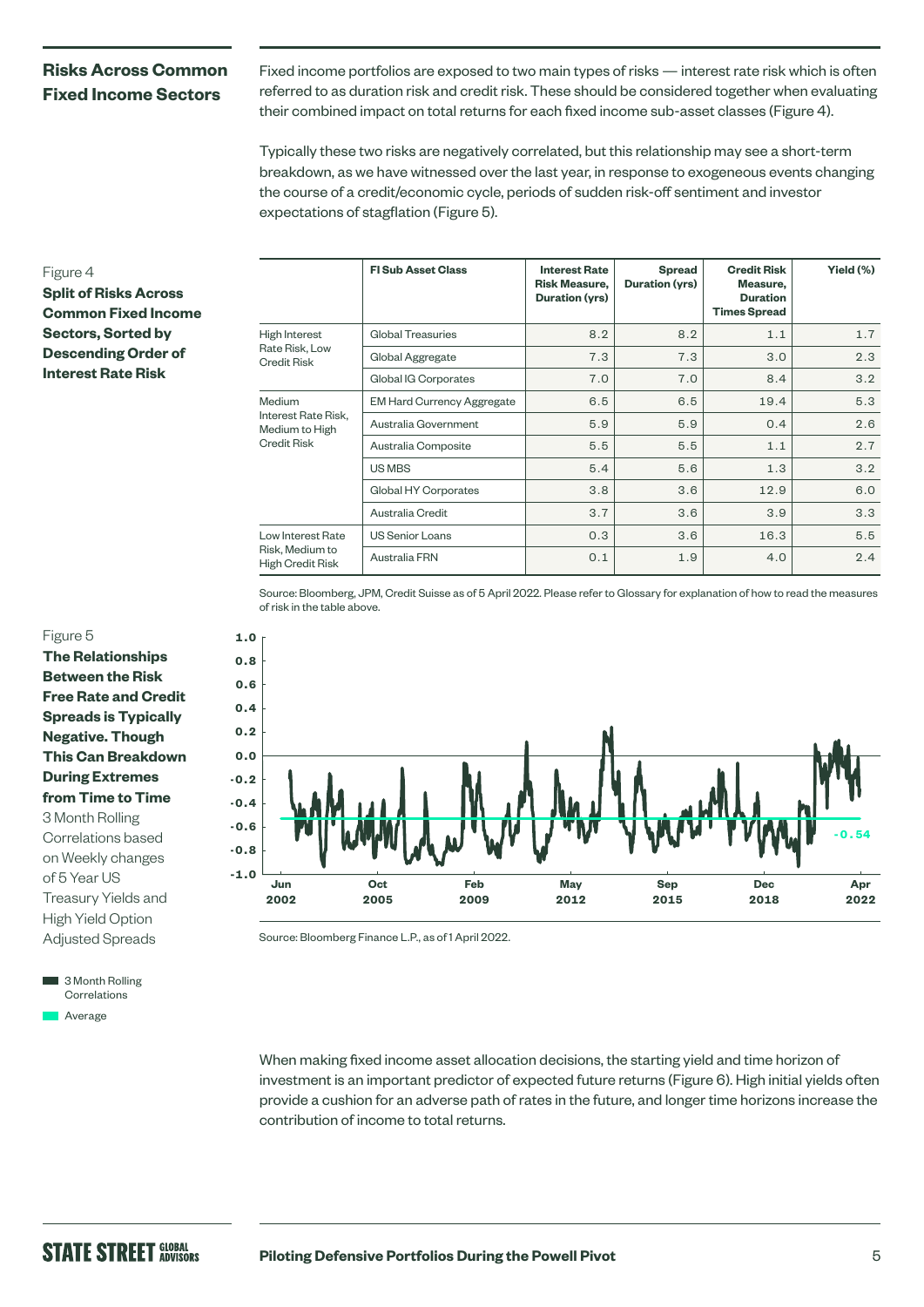Figure 6

**Starting Yields of Fixed Income Asset Classes Have a Strong Relationship With Future Returns**  Starting Yields vs. Returns of a Constant Maturity Bond/ Index Rebalanced **Continuously** 



Source: Bloomberg Finance L.P., Barclays as of 31 March 2022. Past performance is not a reliable indicator of future performance.

# **Floating Rate Notes Can Serve Investors Well**

Figure 7

Investors use fixed income in their portfolios for a number of reasons. It provides a source of income, diversification and downside protection and therefore has a strategic allocation in portfolios. But investors can also take a tactical tilt on sectors based on shorter term forward looking interest rate views and the credit cycle but investors still need to maintain a focus on capital preservation and liquidity to navigate different market environments and rebalances.

Currently we believe we are in a period of positive but slowing global economic growth, tighter policy response, repricing of terminal rates, and an accelerated but expansionary credit cycle. Looking back since 1998 at periods of rising yields on average, Floating Rate instruments have outperformed the composite index as demonstrated in Figure 7.

#### **Returns Comparison Over Periods of Rising Rates (Point to Point Returns Shown) 8 Percent 6 4 1.8 2 0 -0.7 -2 -4 -6 -8 -10 Average** Sep-98 to Jan-00 **Sep-98 to Jan-00 Oct-01 to Jan-01 Feb-02 to Mar-02** Sep-02 to Nov-02 **Sep-02 to Nov-02 May-03 to Aug-03** Mar-04 to Jun-04 **Mar-04 to Jun-04** Aug-05 to Oct-05 **Aug-05 to Oct-05 Dec-05 to Jun-06** Mar-08 to Jun-08 **Mar-08 to Jun-08 Dec-08 to Feb-09 Mar-09 to Jun-09 Nov-09 to Dec-09 Aug-10 to Mar-11** Jul-12 to Dec-13 **Jul-12 to Dec-13 Jan-15 to Jun-15 Jul-16 to Jan-17** Aug-17 to Oct-18 **Aug-17 to Oct-18 Jul-20 to Mar-21** Jul-21 to Mar-22 **Jul-21 to Mar-22** Feb-02 to Mar-02 May-03 to Aug-03 Dec-05 to Jun-06 Dec-08 to Feb-09 Mar-09 to Jun-09 Nov-09 to Dec-09 Aug-10 to Mar-11 Jan-15 to Jun-15 Jul-16 to Jan-17 Jul-20 to Mar-21 **Oct-01 to Jan-01 Australia Composite** Australia FRN

Source: Bloomberg Finance L.P., as of 31 March 2022. Past performance is not a reliable indicator of future performance. The index performance results referred to are provided exclusively for comparison purposes only. It should not be assumed that they represent the performance of any particular investment. Australia Composite = Bloomberg AusBond Composite 0+ Yr Index. Australia FRN = Bloomberg AusBond Credit FRN 0+ Yr Index.

# **STATE STREET GLOBAL**

#### **Piloting Defensive Portfolios During the Powell Pivot** 6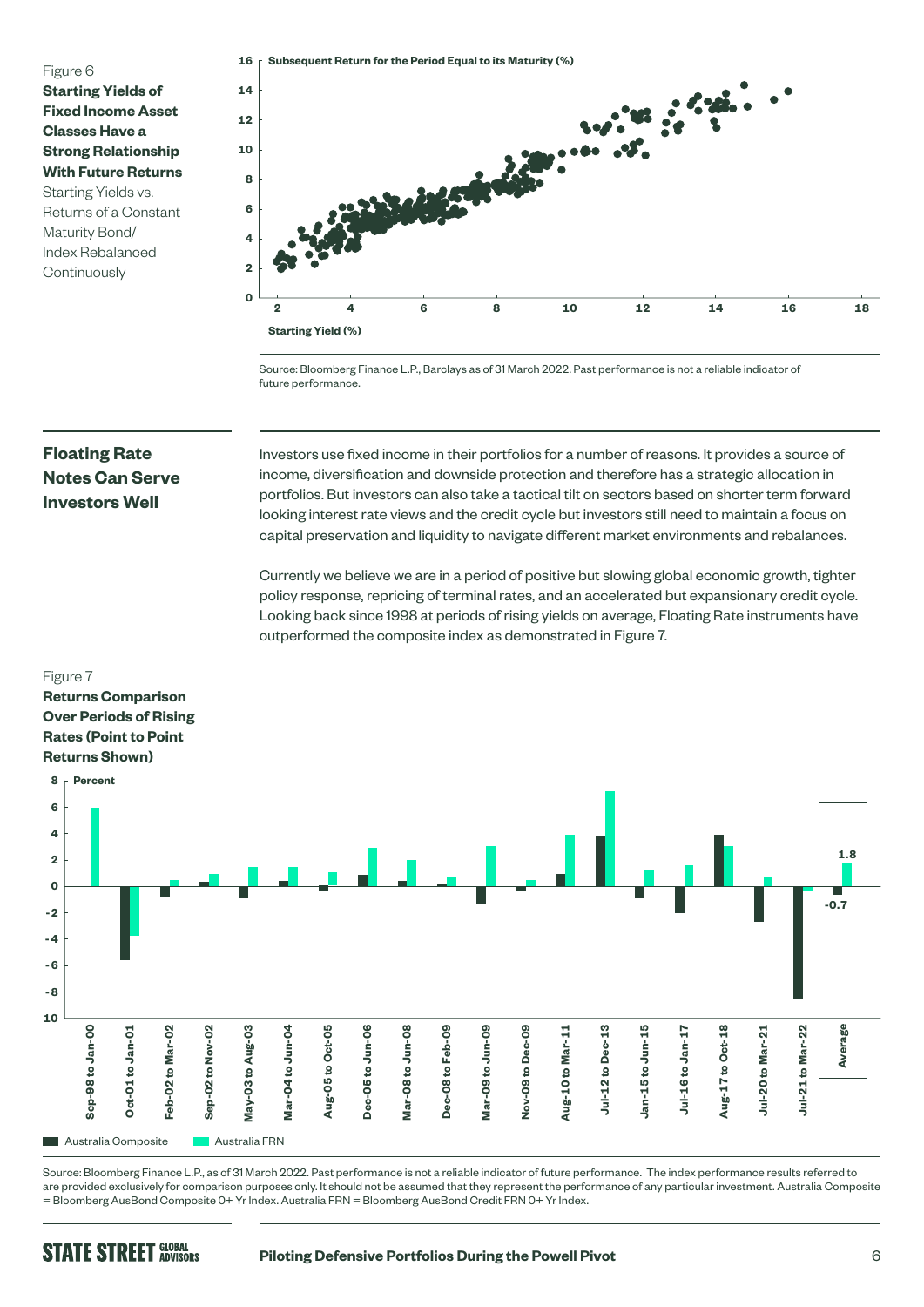Given this, investors are faced with a number of options to improve portfolio resiliency in this changing environment.<sup>2</sup> Investors may:

- Reduce portfolio duration by
	- Allocating to shorter duration core strategies; or by
	- Reducing the overall allocation to fixed income itself
- Tilt the fixed income section of their portfolio towards credit based yield, which has historically benefited from strong economic growth that often accompanies rate increases.
- Allocate into fixed income segments which are less sensitive to rising rates (FRNs & Bank Loans).
- Hedge inflation by investing in asset classes with direct/indirect high positive correlation to inflation such as FRN's, TIPs, Commodities & Natural Resource based equities.
- Add new sources of uncorrelated return such as Private assets. While these have more inherent risks than traditional fixed income, such allocations can provide diversification benefits.

The global corporate earnings growth outlook is likely to remain constructive in the coming quarters and supportive for credit, and default rates have been relatively low, even in the higher yielding corporate bond market. Over the last year we've witnessed some of the lowest par defaults for corporate bonds at 0.44% and 0.52% respectively for US and European corporates. Expected robust global corporate earnings growth in the coming quarters, earnings before interest, taxes, depreciation, and amortisation (EBITDA) margins for the median credit remaining anchored around all-time highs, ample liquidity on corporate balance sheets and the strong capex led recovery — all seem to indicate that the global credit cycle would continue to remain in its expansionary phase in 2022. Similar trends can be observed in Australia with forecasts for Forward 12 Month earnings for Australian corporates close to 2008 highs.<sup>3</sup>

Australian investors that are seeking to shorten duration in defensive portfolios may consider an allocation to credit through high quality FRNs, as they provide high quality credit exposure that complements cash and domestic fixed income. The Australian Floating Rate Bond market is composed of investment grade bonds issued predominantly by domestic and foreign banks and other lending institutions which make up ~92% of the market. We believe Australian FRNs are attractive because they pay an income set at a margin over the bank bill swap rate (BBSW) that resets on a quarterly basis which ensures a very short duration exposure that resets every 90 days.

The allocation to FRNs is supported by the medium term structural increase in rates but also on a short term basis with current spreads which look relatively attractive. The iTraxx Australia spread, is a proxy for the cost of borrowing in the Australian investment grade corporate bond market above the Bank Bill Swap Rate (BBSW). It's a key reference point for the Australian FRN market and we've recently witnessed a sharp sell-off triggered by global risk-off sentiment and recent geopolitical volatility. The ITraxx is ~11 bps above its 3 year average (Figure 8) and this widening, which we believe provides an attractive entry point or opportunity to increase exposure, given the strong underlying fundamentals of banks. In fact, FRNs would generally receive the benefit of both a tightening back in credit spreads and a rising benchmark rate (typically BBSW, which has historically followed movements in the cash rate closely) making the outlook attractive.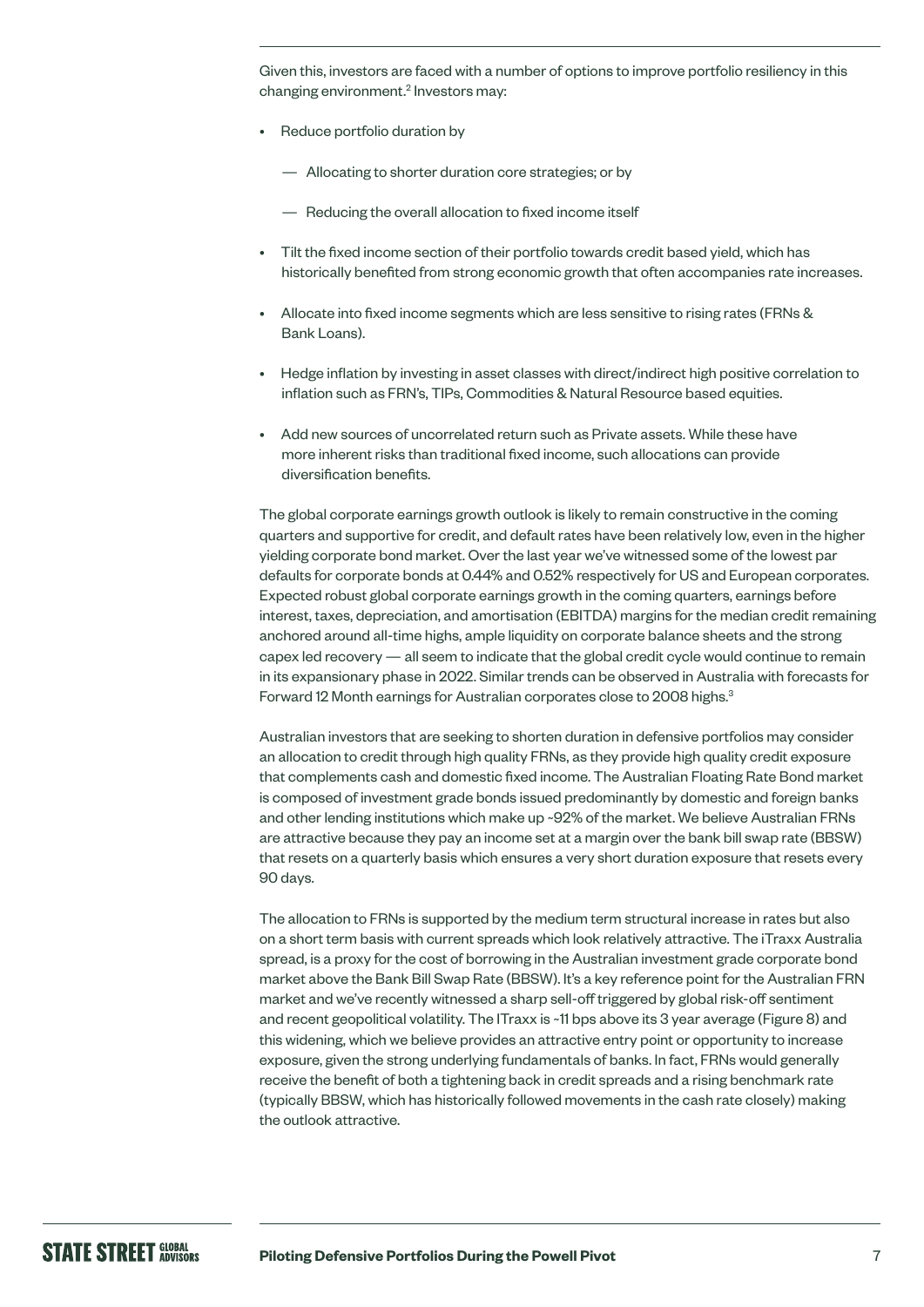



Source: Bloomberg Finance L.P., Markit as of 23 March 2022.

In summary, FRNs have historically performed well in periods of rising rates, and they have provided a stable source of income and return. They also may provide investors with an attractive risk adjusted return relative to other segments of the fixed income complex, making the case for allocation into an investor's overall portfolio that can complement cash and traditional fixed income.<sup>2</sup>

#### Figure 9

#### **Even at Low Yield Levels, FRNs Offer Better Yield Per Unit of Risk Compared to Other Bond Market Segments**



Source: Bloomberg Finance L.P., Credit Suisse as of 5 April 2022.

US Treasuries = Bloomberg Barclays US Treasury Index, Global Investment Grade Corporates: Bloomberg Barclays Global IG Corporate Index, Emerging Market Hard Currency Debt = Bloomberg Barclays EM Hard Currency Aggregate Index, Global Aggregate = Bloomberg Barclays Global Agg Index, Global High Yield Corporates = Bloomberg Barclays US Corporate High Yield Index, US Mortgage Backed Securities = Bloomberg Barclays US MBS Index , US Senior Loans = Credit Suisse Leveraged Loans Index Australia Government = Ausbond Govt 0+ index, Australia Credit = Ausbond Credit 0+, Australia Floating Rate Notes = Ausbond Credit FRN 0+ Index.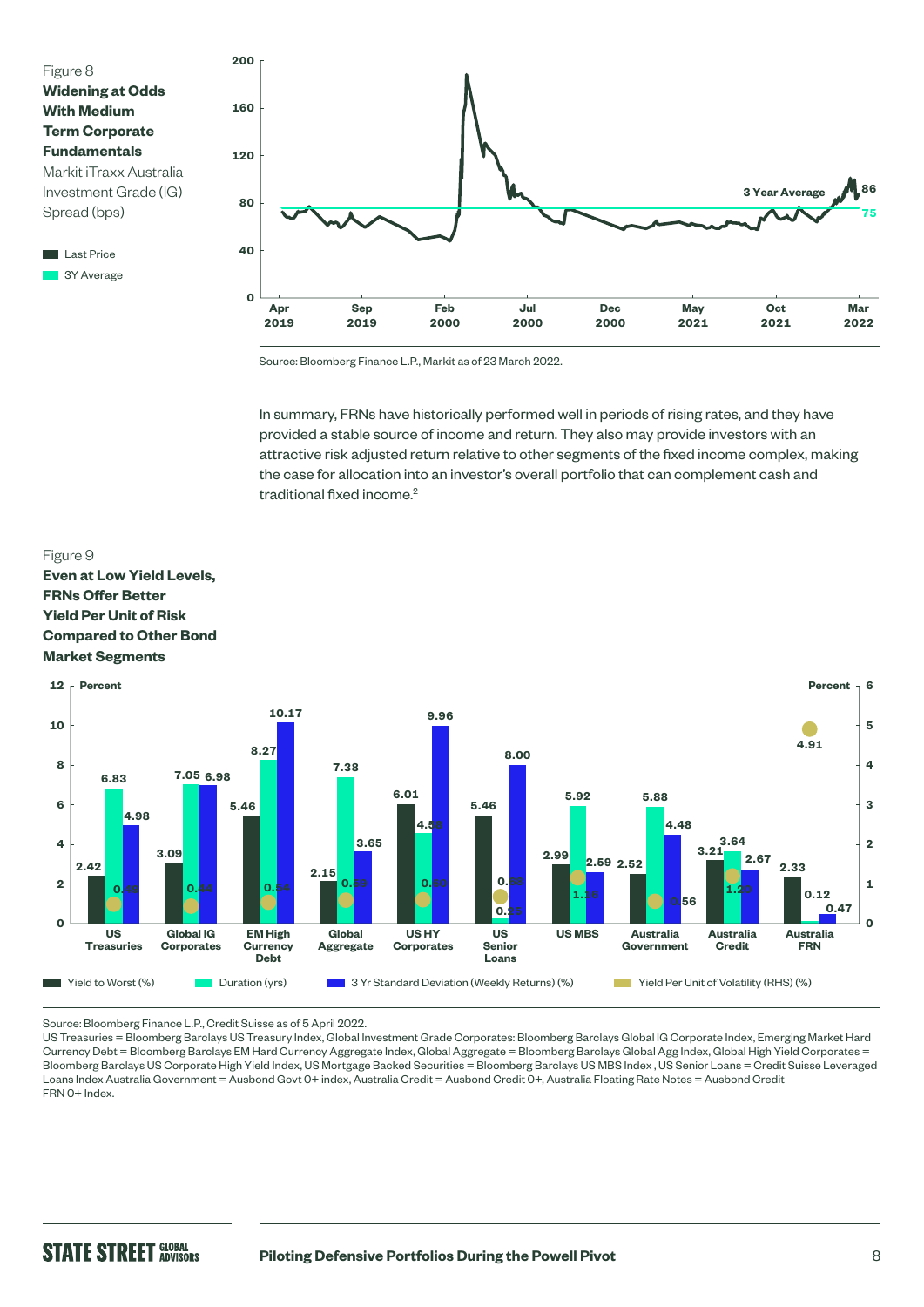- **Endnotes** 1 Source: RBA as of 30 March 2022.
	- 2 Before making any investment decisions, investors should seek professional advice and consider their own financial situation and needs.
- 3 Bloomberg Finance L.P., Earnings Estimate for S&P ASX 200 Index as of 31 March 2022.